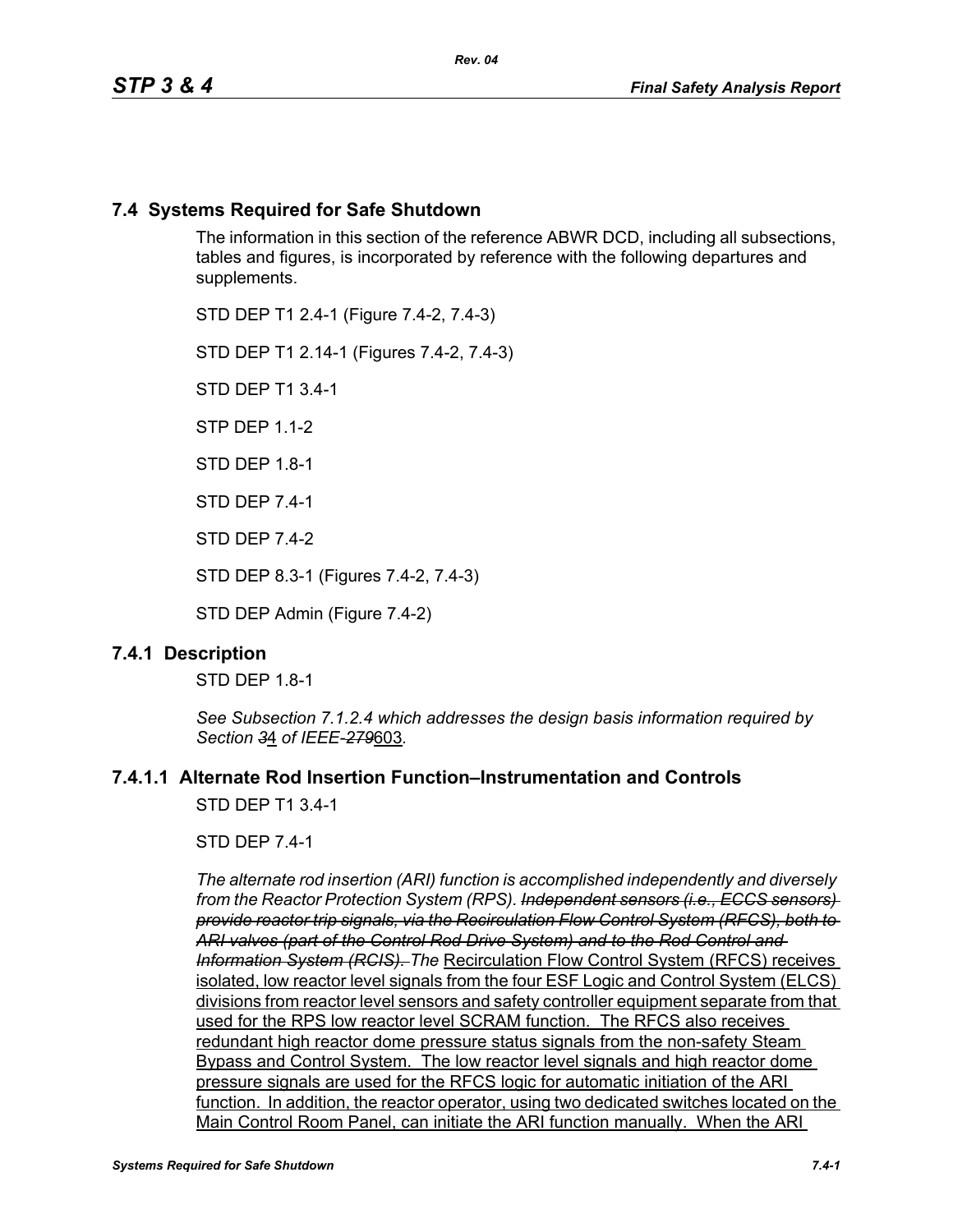function is activated, either automatically or manually, ARI activation signals are provided to the ARI valves of the Control Rod Drive System and simultaneously to the Rod Control and Information System. Energization of the *ARI valves (separate from the scram valves), cause* causes *reactor shutdown by hydraulic scram* insertion *of the control rods. The RCIS, acting upon the same ARI signals that are provided to ARI valves,* ARI initiation signals from the RFCS, *causes reactor shutdown by electromechanical (i.e., through the usage of FMCRD motors) insertion of control rods*  using the FMCRD motors*.*

#### **7.4.1.3 Reactor Shutdown Cooling Mode–Instrumentation and Controls**

STD DEP T1 2.4-1

STD DEP T1 3.4-1

STD DEP 8.3-1

#### STD DEP Admin

*(3) Power Sources*

*This system utilizes normal plant power sources. These include* 4.16 kV *6900 VAC for the pumps, 480 VAC/120 VAC instrument buses, and as backed up by DC sources. If for any reason the normal plant sources become unavailable, the system is designed to utilize the emergency buses and sources.*

*(4) Equipment*

*If it is necessary to discharge a complete core load of reactor fuel to the fuel pool, a means is provided for making a physical intertie between the Spent Fuel Pool Cooling and Cleanup (SFPC) System and the RHR heat exchangers. This increases the cooling capacity of the SFPC System to handle the heat load for this situation. The fuel pool intertie is applied only to Loops B and C (see Figure 5.4-10 for RHR System P&ID).*

#### *(9) Actuated Devices*

*All valves in the SDC System* mode *are equipped with remote manual switches in the main control room. The only automatically activated modes of the RHR are the LPFL mode for the ECCS and the suppression pool cooling mode, as described in Subsections 7.3.1.1.1.4 and 7.3.1.1.4, respectively. Other modes of RHR are described in Subsections 7.3.1.1.3 and 7.3.1.1.4*.

*(11) Testability*

*The logic is tested by automatic self test. The sixth test, SSLC testing as discussed in Subsection 7.1.2.1.6, is also applicable here for the reactor SDC mode function of RHR System.*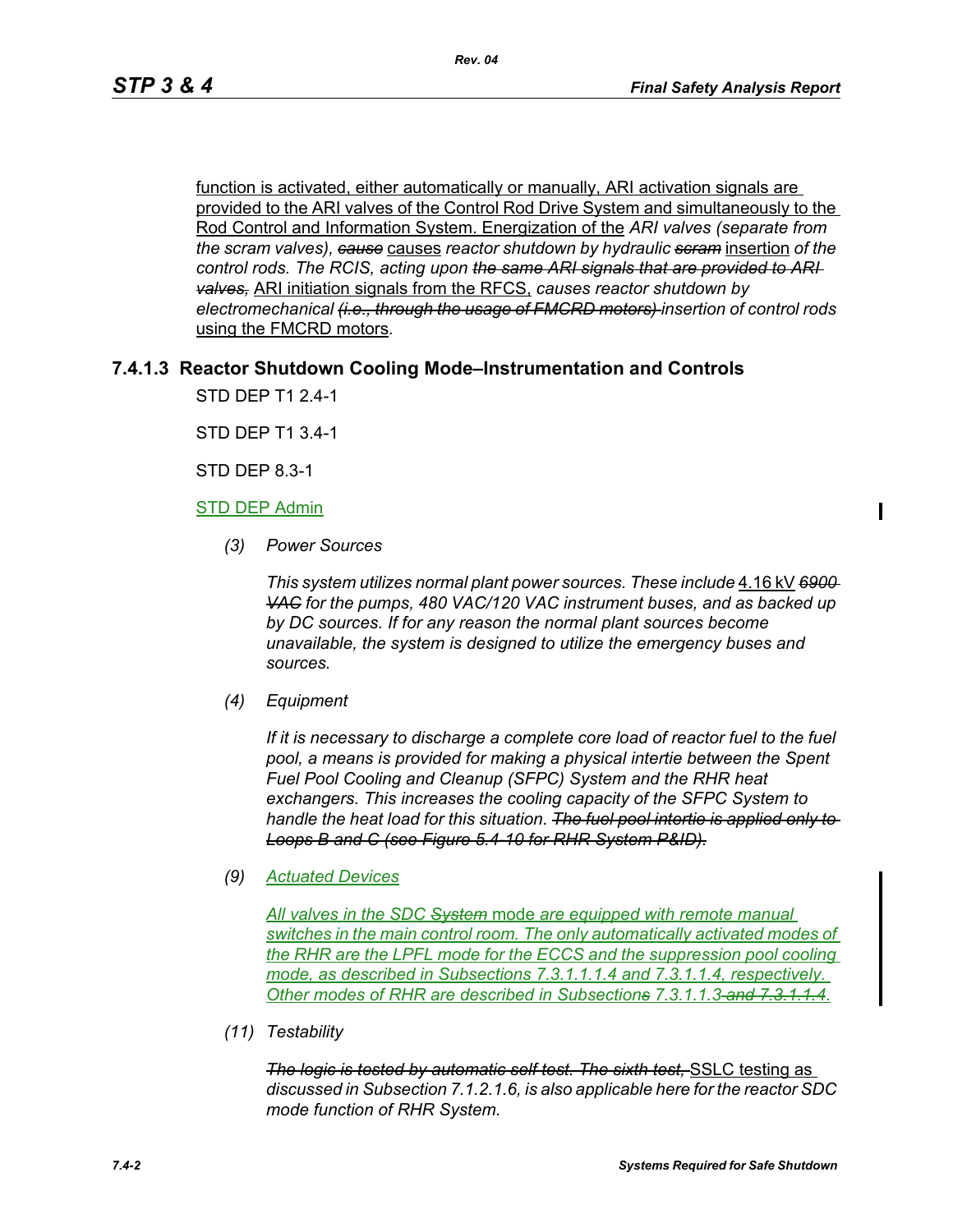## **7.4.1.4 Remote Shutdown System**

# **7.4.1.4.2 Postulated Conditions Assumed to Exist as the Main Control Room Becomes Inaccessible**

STD DEP 8.3-1

*(2) The plant is not experiencing any transient situations. Even though the loss of offsite AC power is considered unlikely, the remote shutdown panel or facilities are powered from* the *Class 1E power system buses E and F so that backup AC power would be automatically supplied by the plant diesel generator. Manual controls of the diesel generator are also available locally.*

## **7.4.1.4.4 Remote Shutdown Capability Controls and Instrumentation–Equipment, Panels, and Displays**

STD DEP T1 2.14-1

STD DEP T1 3.4-1

STD DEP 8.3-1

#### STD DEP Admin

*(1) Main Control Room–Remote Shutdown Capability Interconnection Design Considerations*

*Some of the existing systems used for normal reactor shutdown operations are also utilized in the remote shutdown capability to shut down the reactor from outside the main control room. The functions needed for remote shutdown control are provided with manual transfer devices which override controls from the main control room and transfer the controls to the remote shutdown control. Control signals are interrupted by the transfer devices at the hardwired, analog loop. Process signals to the main control room are routed from the sensor, through the transfer devices on the remote shutdown panels, and then to the multiplexing system remote multiplexing units (RMUs)* Remote Digital Logic Controllers (RDLCs) *for transmission to* use in *the main control room. Similarly, control signals from the main control room are routed from the RMUs*RDLCs*, through the remote shutdown transfer devices, and then to the interfacing system equipment. Actuation of the transfer devices interrupts the connection to the RMUs* RDLCs *and transfers control to the Remote Shutdown System. Control of all necessary power supply circuits are also transferred to the remote shutdown system. Remote shutdown control is not possible without actuation of the transfer devices. Operation of the transfer devices causes an alarm in the main control room. The remote shutdown control panels are located outside the main control room. Access to this point is administratively and procedurally controlled.*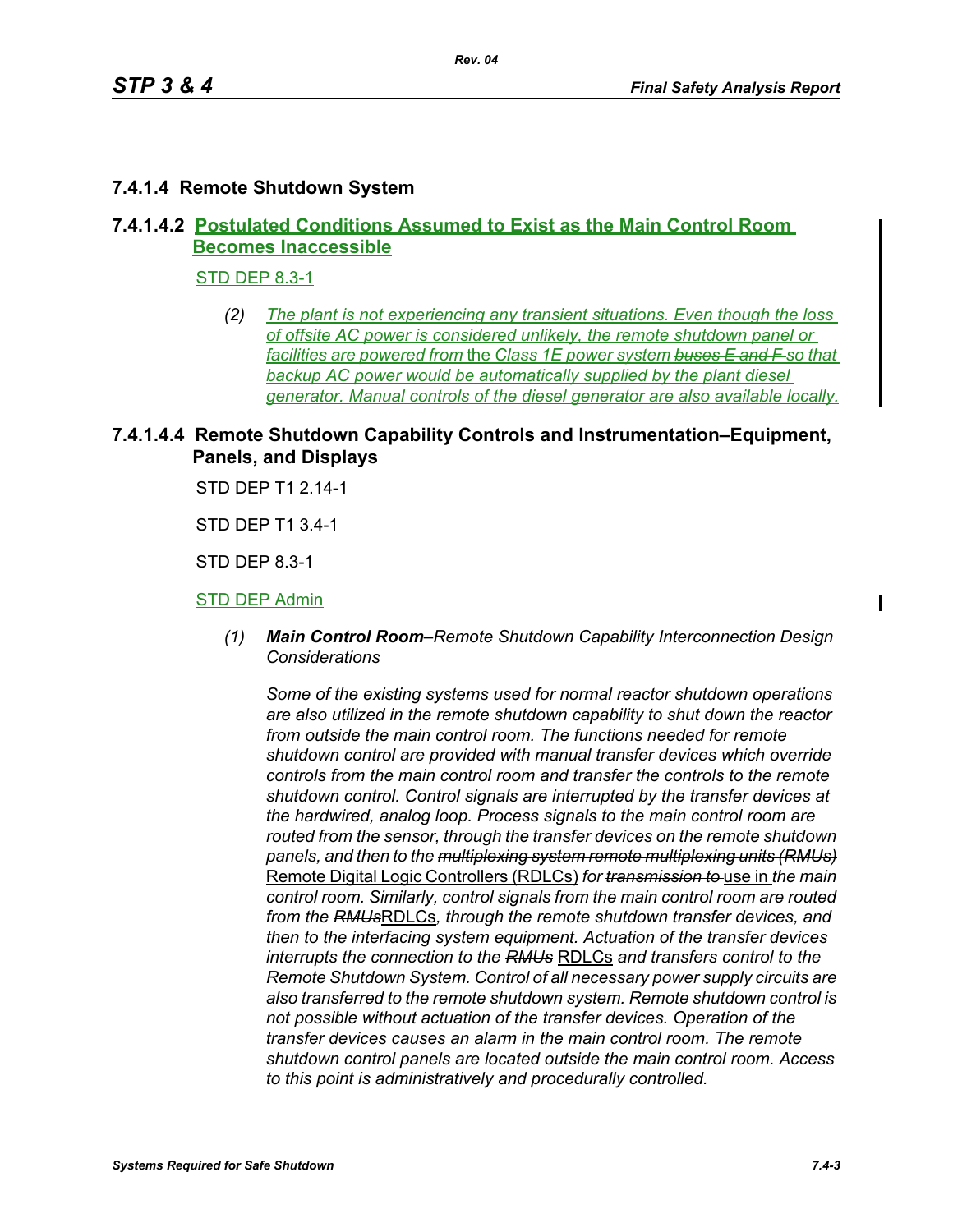#### *(4) Nuclear Boiler System*

- *(c) The following function has transfer and control switches located at the Division 2 remote shutdown control panel: one air-operated relief valve. (The valve is 125 volt DC solenoid pilot operated.)*
- *(7) Electrical Power Distribution System (EPDS)*

*Rev. 04*

- *(a) The following functions have transfer and control switches located on the Division I remote shutdown panel:*
	- *(i) 6.9 kV feeder breaker: Unit auxiliary transformer A to M/C E*  Safety Bus A3 Breaker from UAT AStub Bus A4
	- *(ii) 6.9 kV feeder breaker: Reserve auxiliary transformer A to M/C E*  Safety Bus A3 Breaker from RAT AStub Bus A5
	- *(iii) 6.9 kV feeder breaker: Emergency diesel generator A to M/C E*  Safety Bus A3 Breaker from Emergency Diesel Generator A
	- *(iv) 6.9 kV feeder breaker: Combustion turbine generator to M/C E*  Safety Bus A3 Breaker from Bus CTG3
	- *(v) 6.9 kV load breaker: M/C E to P/C E20* Safety Bus A3 Breaker to P/C E20
	- *(vi) 480V feeder breaker: TR to P/C E20*
- *(b) The following functions have transfer and control switches located on the Division II remote shutdown panel:*
	- *(i) 6.9 kV feeder breaker: Unit auxiliary transformer B to M/C F*  Safety Bus B3 Breaker from UAT BStub Bus B4
	- *(ii) 6.9 kV feeder breaker: Reserve auxiliary transformer A to M/C F*  Safety Bus B3 Breaker from RAT AStub Bus B5
	- *(iii) 6.9 kV feeder breaker: Emergency diesel generator B to M/C F*  Safety Bus B3 Breaker from Emergency Diesel Generator B
	- *(iv) 6.9 kV feeder breaker: Combustion turbine generator to M/C F*  Safety Bus B3 *Breaker* from Bus CTG3
	- *(v) 6.9 kV load breaker: M/C F to P/C F20* Safety Bus B3 Breaker to P/C F20
	- *(vi) 480V feeder breaker: TR to P/C F20*
- *(c) A 6.9 kV M/C (E,F)* A 4160V *voltmeter is provided on RSS panels A,B, respectively.*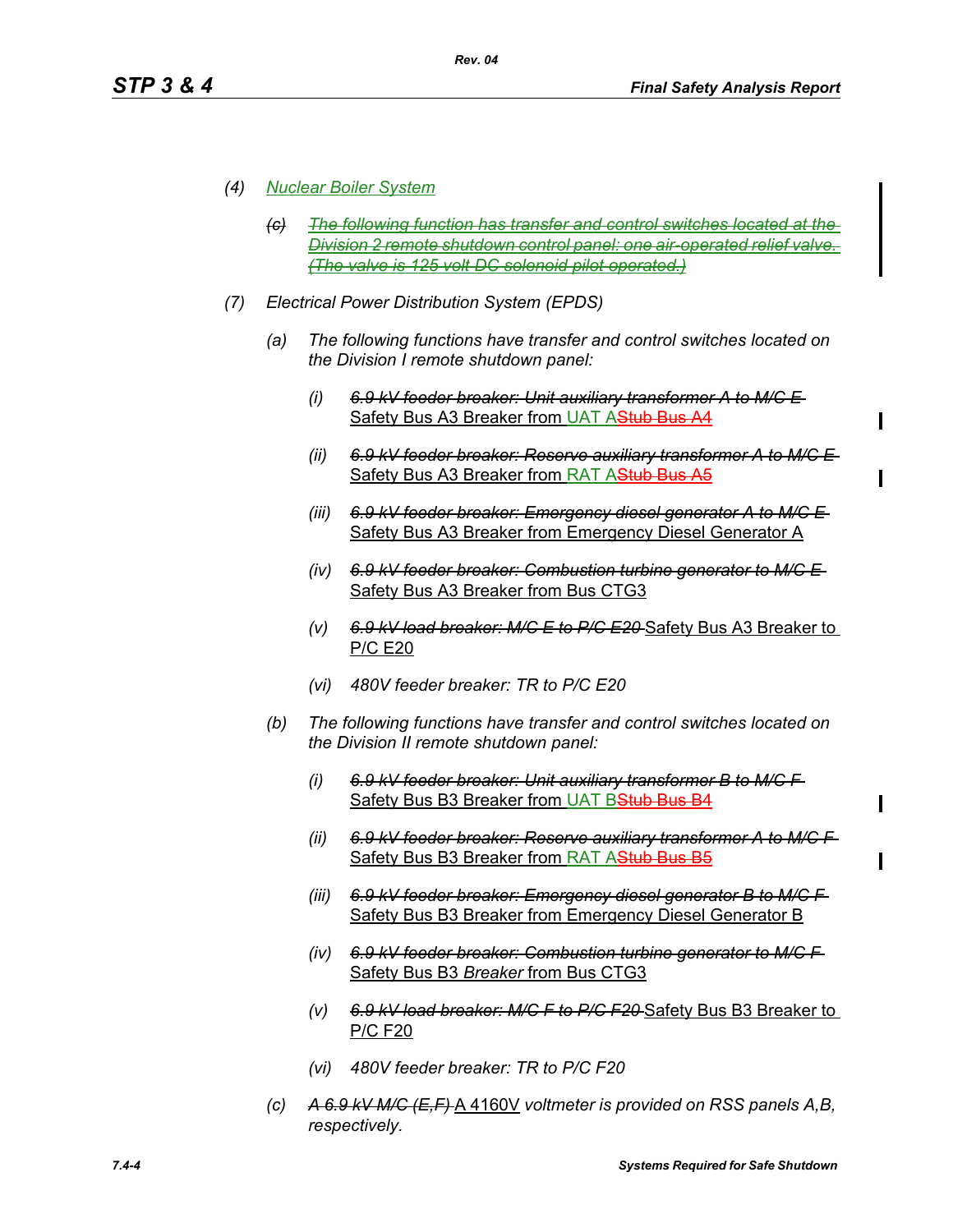- *(8) Flammability Control System (FCS)* Not Used
	- *(a) The following FCS equipment function has transfer and control switches located on both remote shutdown panels as indicated:*
		- *(i) Valve (cooling water inlet) B*

# **7.4.2 Analysis**

## **7.4.2.1 Alternate Rod Insertion Function**

## **7.4.2.1.1 General Functional Requirements Conformance**

STD DEP 7.4-1

#### STD DEP Admin

The Recirculation Flow Control System (RFCS) includes the logic for both automatic initiation and manual initiation of the ARI function. When the RFCS initiates the ARI function, related ARI activation signals are provided to the ARI valves of the CRD system and to the Rod Control and Information System for activation of the ARI motor run-in function.

Upon initiation of the ARI function, the RFCS logic assures that the activation signals for the ARI valves will remain continuously energized sufficiently long to assure that the time-delayed, rapid hydraulic insertion of the control rods will occur by depressurizing the scram valves of the CRD hydraulic control units. This provides for a diverse means of hydraulic insertion of the control rods from the normal Reactor Protection System (RPS) initiated scram hydraulic insertion function.

*The alternate rod insertion (ARI)* motor run-in *function is accomplished by the Rod Control and Information System (RCIS) and the Fine-Motion Control Rod Drive (FMCRD) Subsystem. This function provides an alternate method of driving control rods into the core which is diverse from the hydraulic scram system*insertion functions*.*

**The RCIS and the active run-in function of the FMCRD motors** The RFCS, the ARI valves and the FMCRD components associated with the motor run-in function of the CRD System, and the RCIS *are not required for safety; nor are these components qualified in accordance with safety-related criteria. However, the FMCRD components associated with hydraulic scram are qualified in accordance with safety criteria.*

*The ARI design is in full compliance with the design considerations cited in NEDE-31906* 31096*-P-A (Reference 7.4-1).* 

# **7.4.2.1.2 Specific Regulatory Requirements Conformance**

STD DEP 1.8-1

STD DEP 7.4-1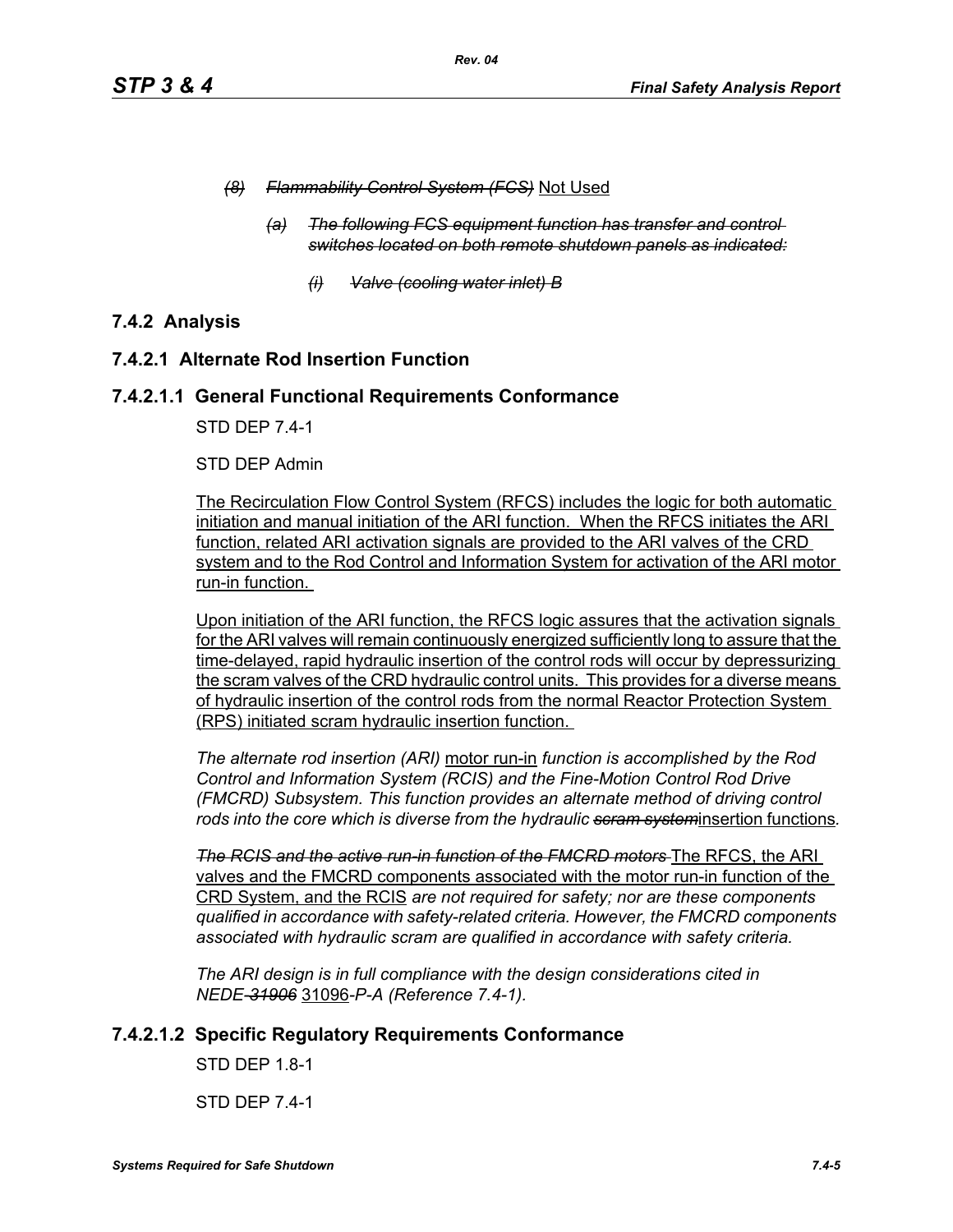#### STD DEP 8.3-1

*(1) 10CFR50.55a (IEEE-279*603*)*

*With regard to IEEE-279*603*, Section 4.7*5.6.3*, signals which interface between ARI and RPS are optically isolated such that postulated failures within the ARI controls cannot affect the safety-related scram function.* from safety system equipment that interface with the non-safety system equipment that implements the ARI function (e.g., the low reactor water level status signals provided to the RFCS) are optically isolated so that failure of the nonsafety equipment that implements the ARI function cannot affect any safetyrelated function.

*The RCIS logic has been designed such that a* the only *single failure,* that *only in the inverter controller part of a given rod logic, may result in insertion*  failure of that rod when the ARI function is activated is the failure of the logic and individual local control equipment (e.g., stepping motor driver module or rod brake controller) associated with FMCRD motor movement of one control rod*. Also, two manual actions are required at the dedicated operator interface panel* Main Control Room Panel *to manually initiate ARI.* 

- *(3) Regulatory Guides (RGs)*
	- *(a) RG 1.75–"Physical Independence of Electric Systems"*

*In addition, each FMCRD inverter has current limiting features to limit the FMCRD motor fault current. Continuous operation of all the FMCRD motors at the limiting fault current of the inverter shall not degrade operation of any Class 1E loads (i.e., the diesel generators shall be of appropriate design capacity).* Refer to Subsection 8.3.1.1.1 for additional description of design features incorporated for preventing degradation of operation of any Class 1E loads if a fault condition exists in the non-Class 1E equipment that provides power for the FMCRD motors.

*There are three separate groups of non-1E drives with each receiving power from Division I Class 1E bus. Class 1E circuit breakers are used as isolation devices in accordance with IEEE-384. The breakers are designed to trip on fault current only and are not tripped for LOCA. However, the breaker coordination is assured through the use of zone selective interlocks (ZSI) (Subsection 8.3.1.1.1).*

*The ZSI feature* circuit protection coordination and testing of breakers *assures that the FMCRDs power breaker time-overcurrent trip characteristic for all circuit faults shall cause the breaker to interrupt the fault current prior to trip initiation of any upstream breaker. The power source shall supply the necessary fault current for sufficient time to ensure the proper coordination without loss of function of Class 1E loads. The ZSI is a new technology which assures breaker coordination, and thus meets the intent of position C-1 of Reg. Guide 1.75.*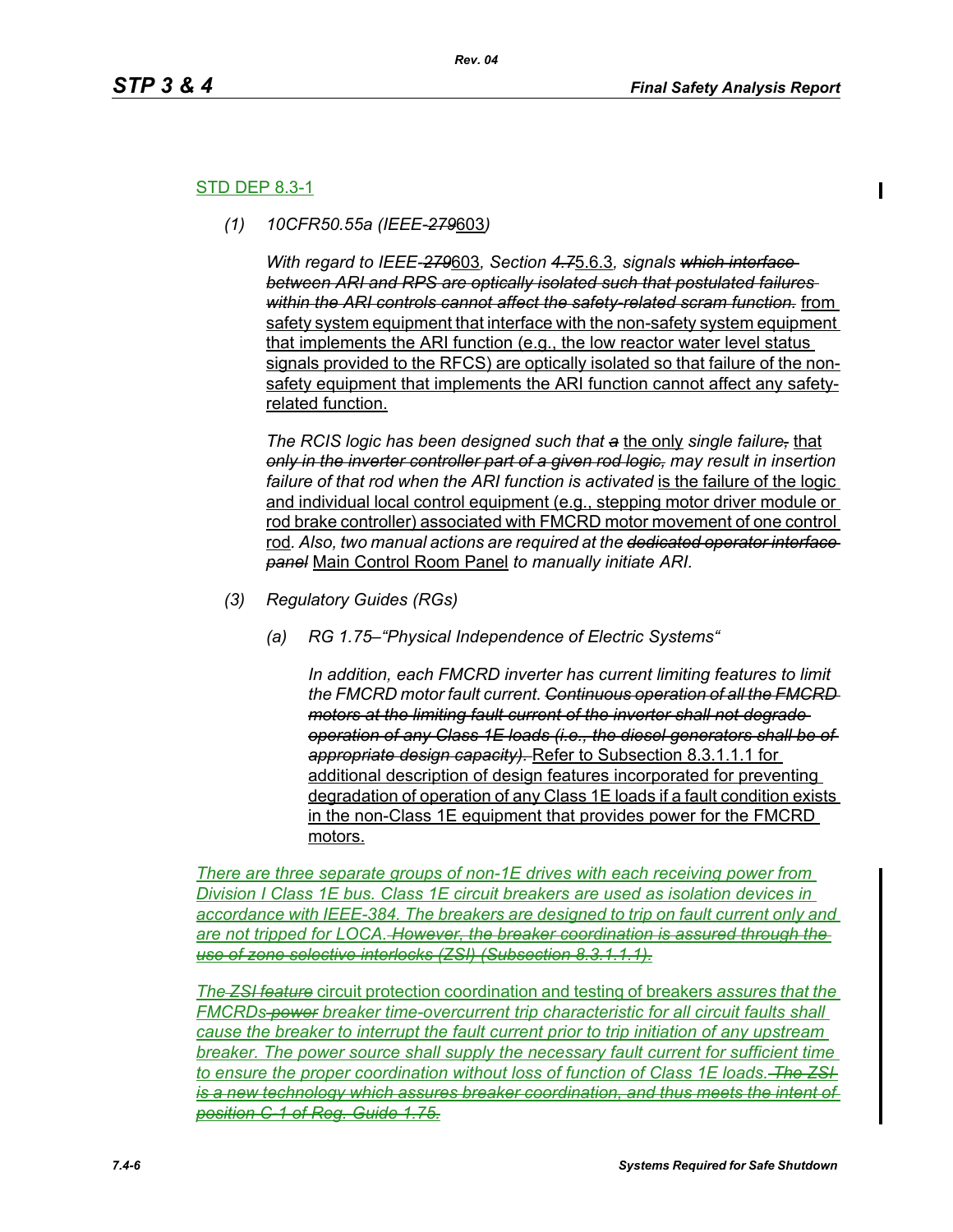# **7.4.2.2 Standby Liquid Control System (SLCS) — Instrumentation and Controls**

# **7.4.2.2.2 Specific Regulatory Requirements Conformance**

**STP DFP 1 1-2** 

STD DEP 1.8-1

STD DEP Admin

*(1) 10CFR50.55a (IEEE-279*603*)*

*The SLCS design is similar to the GESSAR II design, except the explosive (squib) injection valves are replaced with motor-operated injection valves. It is designed to meet all applicable portions of IEEE*-279603 *as clarified above.*

*(3) Regulatory Guides (RGs)*

*As indicated in Paragraph (1), the SLCS is not required to meet the singlefailure criterion (RG 1.53) since it is designed to be redundant (and diverse) from the control rod scram system. However, the two channels of active components assure that no single failure of these components will prevent the SLCS from accomplishing its safety* boron injection *function. Passive components which are not redundant include the boron tank, injection pipeline, etc.*

*(4) Branch Technical Positions (BTPs)*

*In accordance with the Standard Review Plan for Section 7.3 and with Table 7.1-2, only BTPs 21 and 22 are considered applicable for the SLCS. They are addressed as follows:*

*(a) BTP ICSB 21– "Guidance for Application of Regulatory Guide 1.47" The* SLCS is not shared between units. *ABWR design is a single unit. Therefore, Item B-2 of the BTP is not applicable. Otherwise, the SLCS is in full compliance with this BTP.*

# **7.4.2.3 Reactor Shutdown Cooling Mode — Instrumentation and Controls**

# **7.4.2.3.1 General Functional Requirements Conformance**

STD DEP T1 3.4-1

STD DEP 1.8-1

STD DEP 7.4-2

*The design of the reactor shutdown cooling mode of the RHR System meets the general functional requirements as follows:*

*(3) Alarms*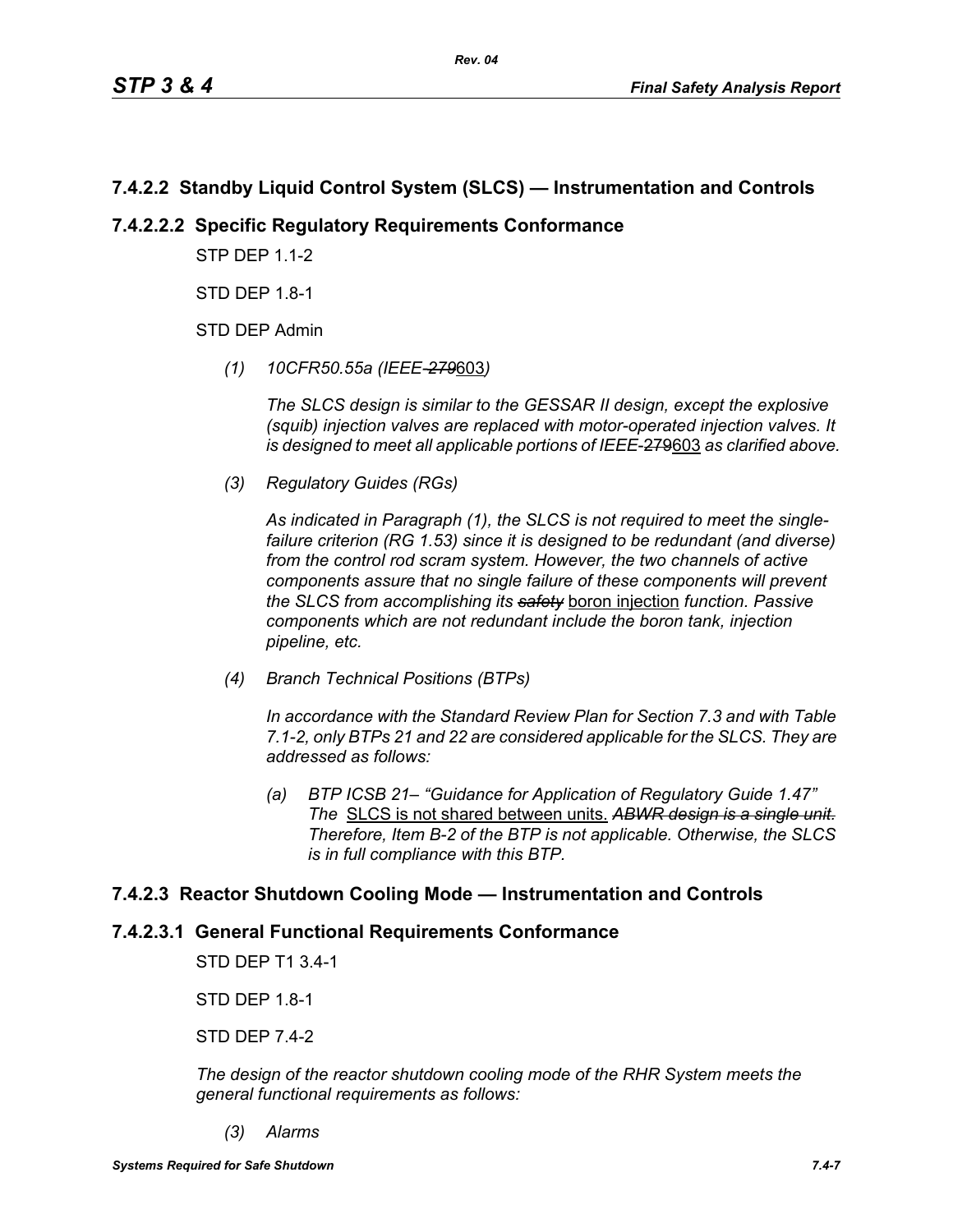*The following system functional alarms apply to all modes of the RHR System and to each of the three RHR loops except as noted:*

- *(f) RHR logic power failure*ELCS Out of Service*.*
- *(l)* LPFL *Manual initiation armed.*

## **7.4.2.3.2 Specific Regulatory Requirements Conformance**

STD DEP 1.8-1

*(1) 10CFR50.55a (IEEE-279*603*):*

A clarification should be made with regard to IEEE-279, Section 4.19. *The parent RHR System annunciates activity at the loop level (i.e., "RHR LOOP A,B,C ACTIVATED"). However, the individual mode of the RHR System is not separately annunciated.*

*Those portions of IEEE-279*603 *which relate to automatically initiated systems are not applicable to the manually actuated shutdown cooling mode of the RHR System. However, the system is designed in accordance with all other requirements of IEEE-279*603 *as described in Subsection 7.4.1.3.*

#### **7.4.2.4 Remote Shutdown System–Instrumentation and Controls**

#### **7.4.2.4.2 Specific Regulatory Requirements Conformance**

STD DEP T1 2.14-1

STD DEP 1.8-1

*(1) 10CFR50.55a (IEEE-279*603*)*

*The Remote Shutdown System (RSS) consists of two panels (Division I and Division II) which are located in separate rooms in the Reactor Building.*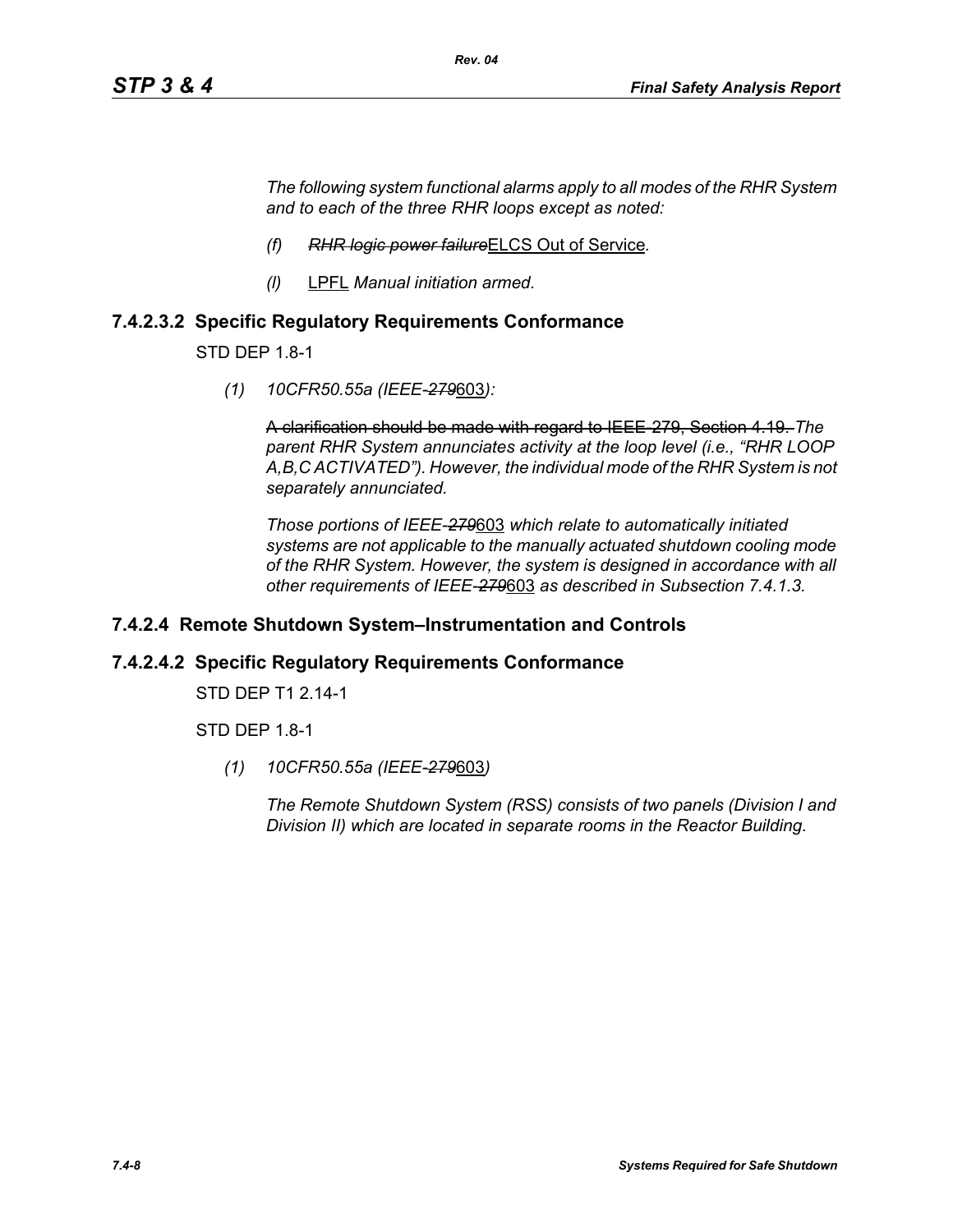*The RSS provides remote control capability as defined by the following interfaces:*

| <b>System</b>                      | <b>Total Channels</b> | <b>RSS Interface</b> |
|------------------------------------|-----------------------|----------------------|
| <b>Flammability Control System</b> | <del>B. C</del>       | в                    |

*Separation and isolation is preserved both mechanically and electrically in accordance with IEEE-*279603 *and Regulatory Guide 1.75.*

*With regard to Paragraph* 4.25.1 *of IEEE-*279603 *a single-failure event is assumed to have occured to cause the evacuation of the control room. The RSS is not designed to accommodate additional failures for all scenarios. The effects of such failures are analyzed as follows:*

*Other sections of IEEE-*279603 *which relate to testability of sensors, etc., are not applicable to the RSS of itself, but are applicable to the primary systems which interface with the RSS. All other applicable criteria of IEEE-*279603 *are met by the RSS.*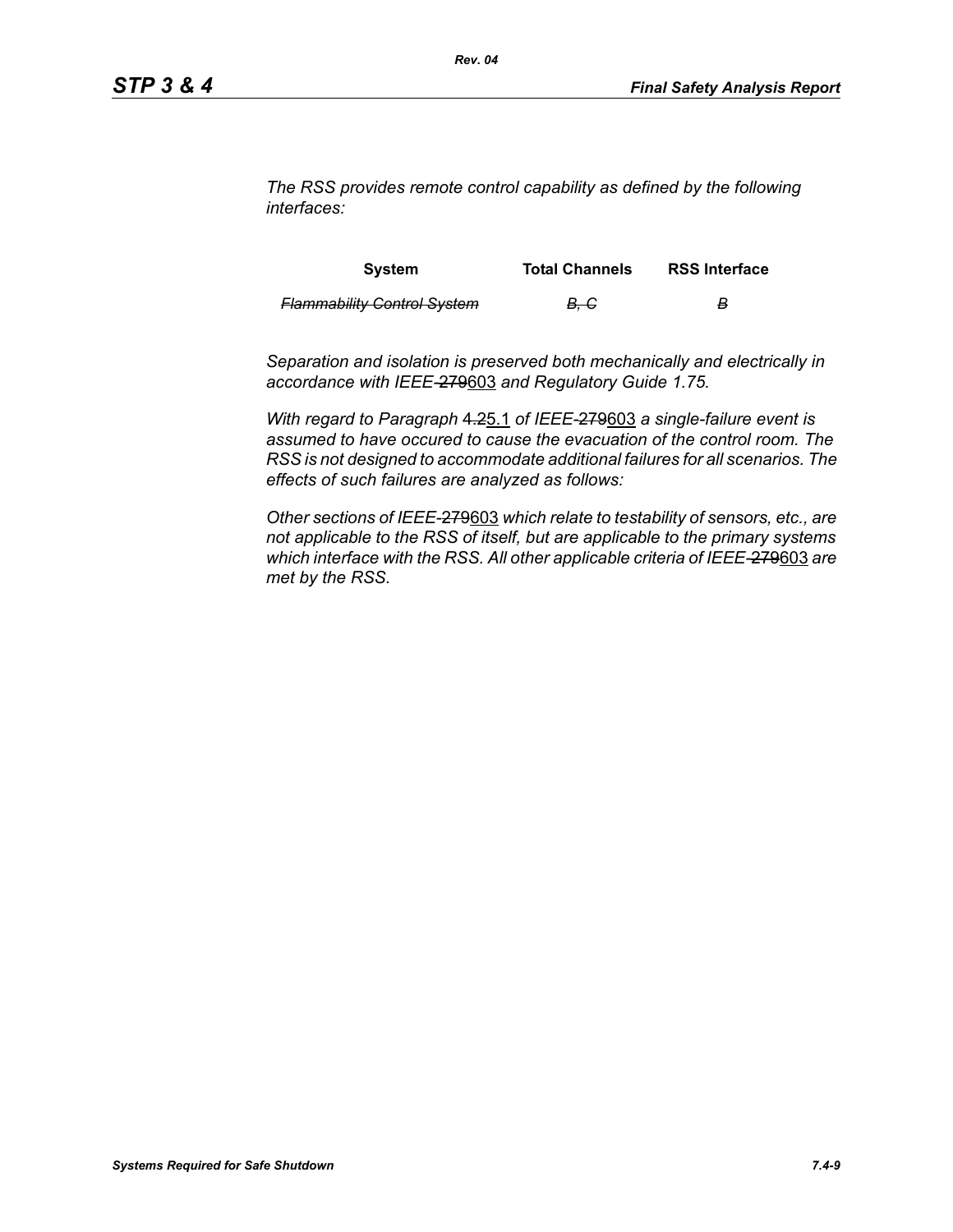## **7.4.3 References**

STD DEP Admin

*7.4-1 NEDE-31906-P-A, A. Chung, "Laguna Verde Unit 1 Reactor Internals Vibration Measurement", February 1991.* NEDE-31096-P-A, L. B. Claassen, et. al., Anticipated Transients Without Scram Response to NRC ATWS Rule, 10 CFR 50.62, February 1987.